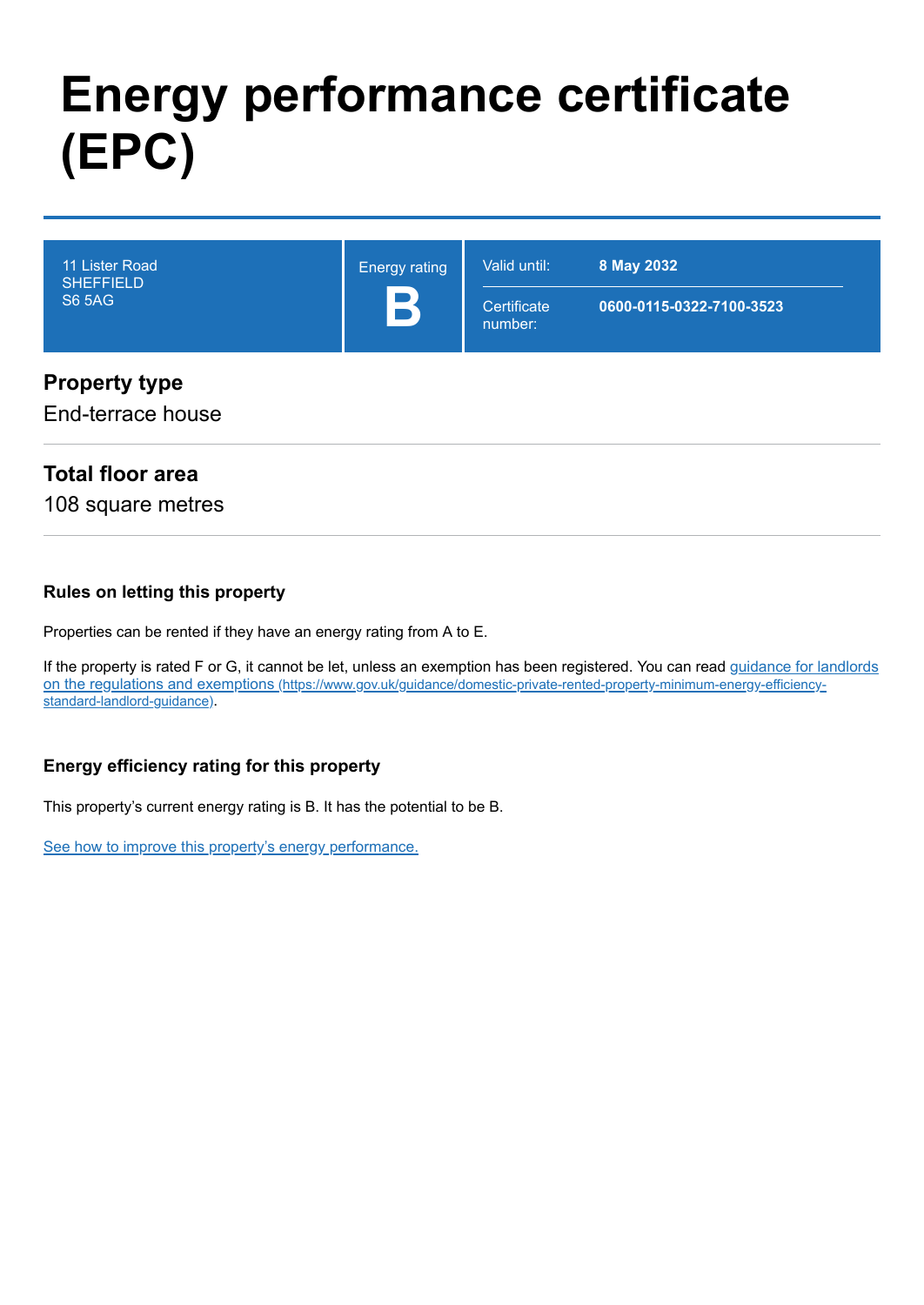| <b>Score</b> | <b>Energy rating</b> | <b>Current</b> | <b>Potential</b> |
|--------------|----------------------|----------------|------------------|
| $92 +$       | Ą                    |                |                  |
| 81-91        | В                    | 81<br>B        | 83  <br>B        |
| 69-80        | C                    |                |                  |
| 55-68        |                      |                |                  |
| 39-54        | E                    |                |                  |
| $21 - 38$    | F                    |                |                  |
| $1 - 20$     | Q                    |                |                  |

The graph shows this property's current and potential energy efficiency.

Properties are given a rating from A (most efficient) to G (least efficient).

Properties are also given a score. The higher the number the lower your fuel bills are likely to be.

For properties in England and Wales:

- the average energy rating is D
- the average energy score is 60

#### **Breakdown of property's energy performance**

This section shows the energy performance for features of this property. The assessment does not consider the condition of a feature and how well it is working.

Each feature is assessed as one of the following:

- very good (most efficient)
- good
- average
- poor
- very poor (least efficient)

When the description says "assumed", it means that the feature could not be inspected and an assumption has been made based on the property's age and type.

| <b>Feature</b> | <b>Description</b>                          | Rating    |
|----------------|---------------------------------------------|-----------|
| Wall           | System built, as built, insulated (assumed) | Very good |
| Roof           | Roof room(s), insulated (assumed)           | Very good |
| Window         | Fully double glazed                         | Good      |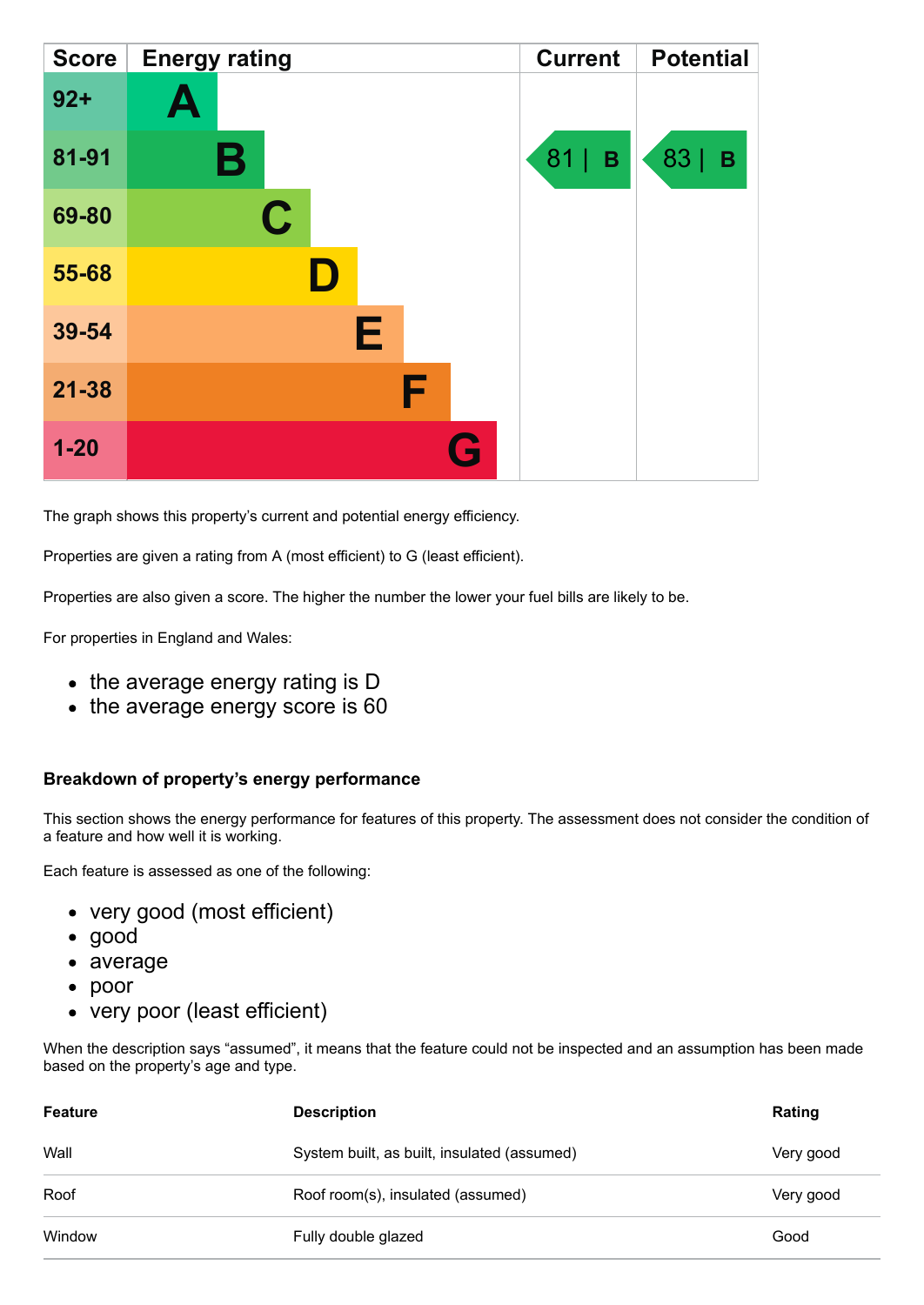| <b>Feature</b>       | <b>Description</b>                       | Rating    |
|----------------------|------------------------------------------|-----------|
| Main heating         | Boiler and radiators, mains gas          | Good      |
| Main heating control | Programmer, room thermostat and TRVs     | Good      |
| Hot water            | From main system                         | Good      |
| Lighting             | Low energy lighting in all fixed outlets | Very good |
| Floor                | Suspended, insulated (assumed)           | N/A       |
| Floor                | To unheated space, insulated (assumed)   | N/A       |
| Secondary heating    | None                                     | N/A       |

# **Low and zero carbon energy sources**

Low and zero carbon energy sources release very little or no CO2. Installing these sources may help reduce energy bills as well as cutting carbon emissions. The following low or zero carbon energy sources are installed in this property:

• Solar photovoltaics

# **Primary energy use**

The primary energy use for this property per year is 119 kilowatt hours per square metre (kWh/m2).

What is primary energy use?

#### **Environmental impact of this property**

This property's current environmental impact rating is C. It has the potential to be B.

Properties are rated in a scale from A to G based on how much carbon dioxide (CO2) they produce.

Properties with an A rating produce less CO2 than G rated properties.

# **An average household produces**

6 tonnes of CO2

# **This property produces**

2.3 tonnes of CO2

# **This property's potential production**

2.1 tonnes of CO2

By making the [recommended changes,](#page-3-0) you could reduce this property's CO2 emissions by 0.2 tonnes per year. This will help to protect the environment.

Environmental impact ratings are based on assumptions about average occupancy and energy use. They may not reflect how energy is consumed by the people living at the property.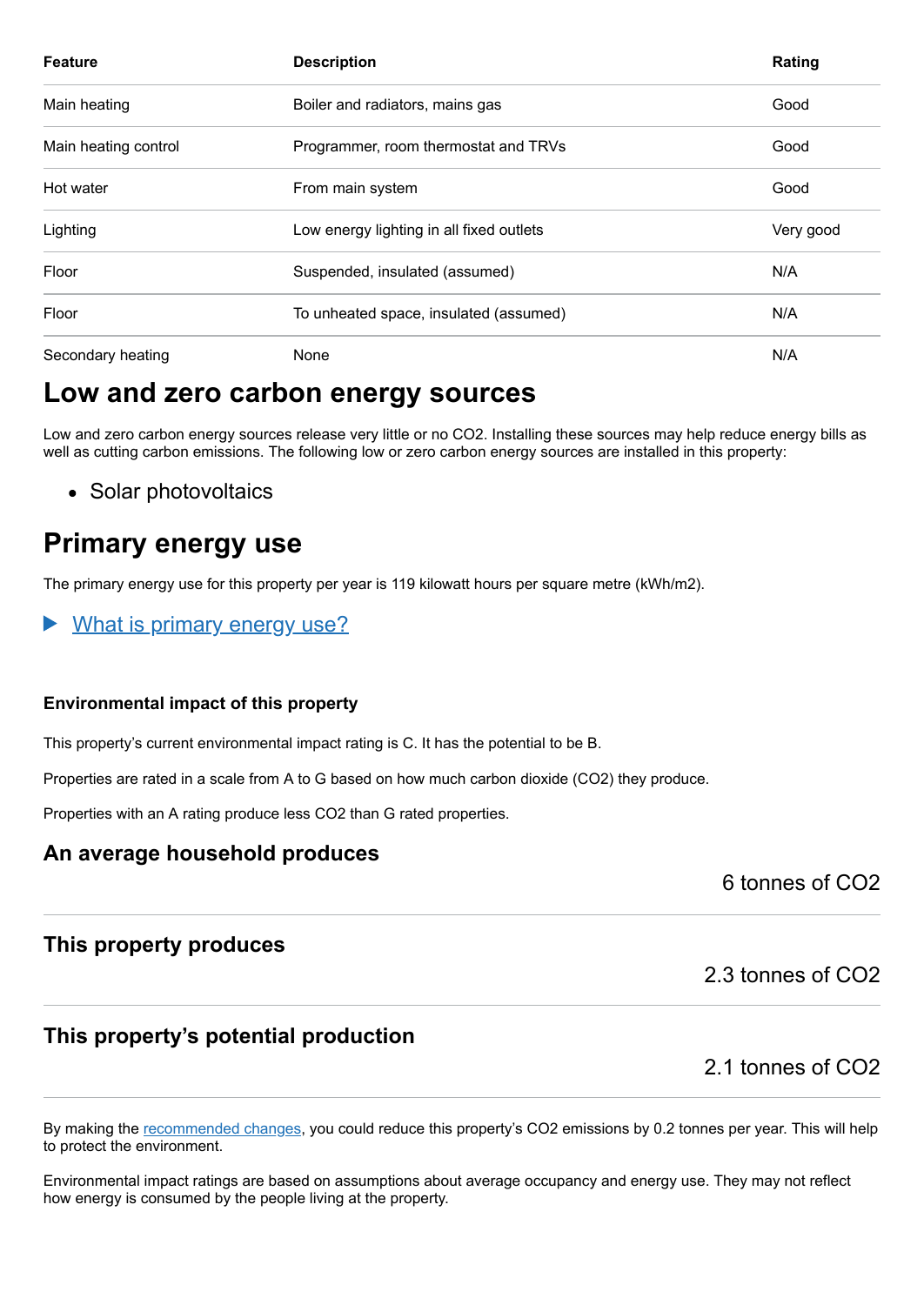#### <span id="page-3-0"></span>**Improve this property's energy performance**

By following our step by step recommendations you could reduce this property's energy use and potentially save money.

Carrying out these changes in order will improve the property's energy rating and score from B (81) to B (83).

Do I need to follow these steps in order?

# **Step 1: Solar water heating**

Solar water heating

# **Typical installation cost**

# **Typical yearly saving**

**Potential rating after completing step 1**

# **Paying for energy improvements**

[Find energy grants and ways to save energy in your home.](https://www.gov.uk/improve-energy-efficiency) (https://www.gov.uk/improve-energy-efficiency)

#### **Estimated energy use and potential savings**

## **Estimated yearly energy cost for this property**

# **Potential saving**

The estimated cost shows how much the average household would spend in this property for heating, lighting and hot water. It is not based on how energy is used by the people living at the property.

The potential saving shows how much money you could save if you [complete each recommended step in order](#page-3-0).

For advice on how to reduce your energy bills visit Simple Energy Advice [\(https://www.simpleenergyadvice.org.uk/\)](https://www.simpleenergyadvice.org.uk/).

# **Heating use in this property**

Heating a property usually makes up the majority of energy costs.

# **Estimated energy used to heat this property**



£4,000 - £6,000

83 | B

£25

£734

£25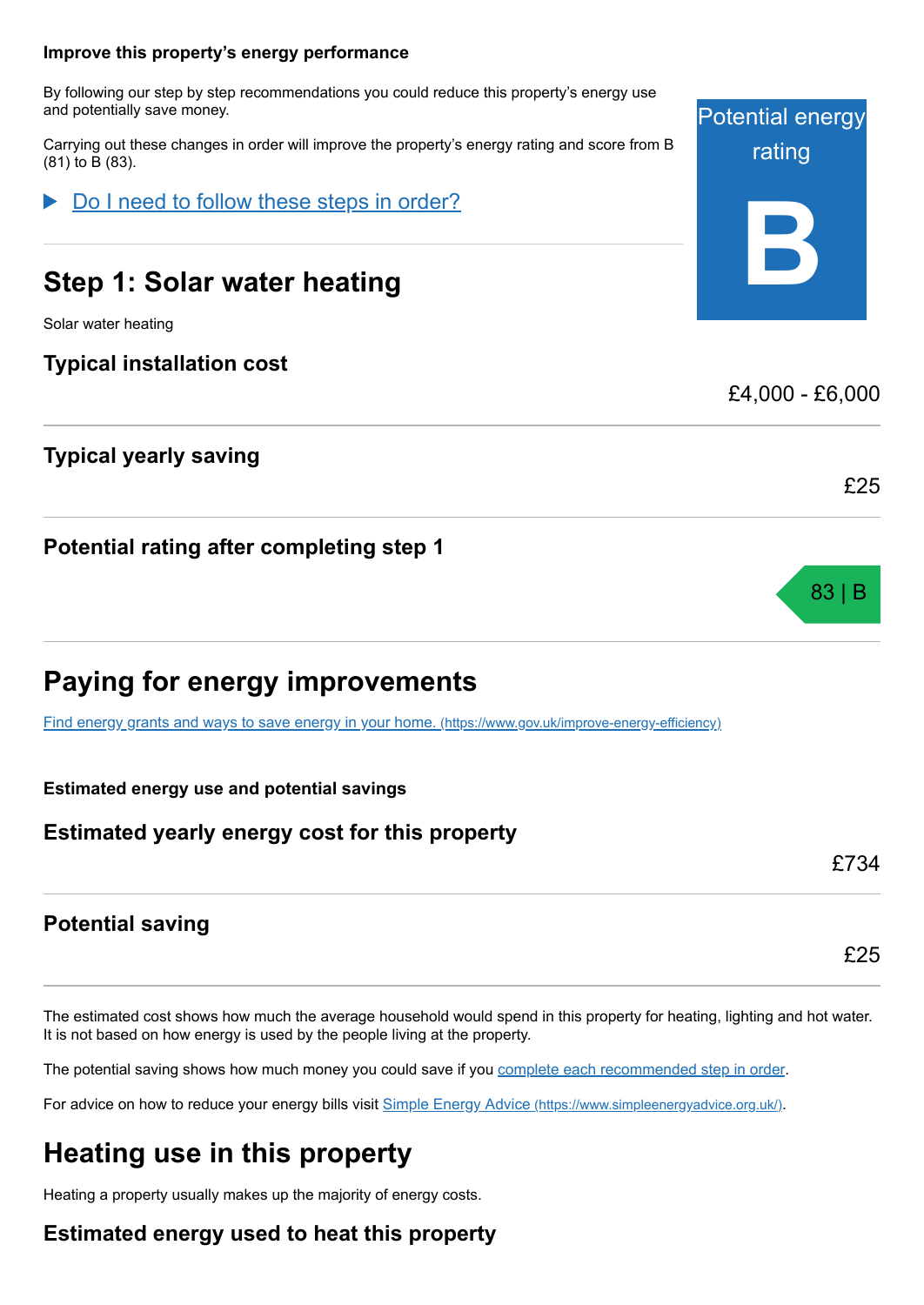#### **Type of heating Estimated energy used**

**Space heating The Space heating 1999 and Space heating 1999 and 2009 and 2009 and 2009 and 2009 and 2009 and 2009 and 2009 and 2009 and 2009 and 2009 and 2009 and 2009 and 2009 and 2009 and 2009 and 2009 and 2009 and 2009** 

**Water heating Water heating 2394 kWh** per year

# **Potential energy savings by installing insulation**

The assessor did not find any opportunities to save energy by installing insulation in this property.

#### **Contacting the assessor and accreditation scheme**

This EPC was created by a qualified energy assessor.

If you are unhappy about your property's energy assessment or certificate, you can complain to the assessor directly.

If you are still unhappy after contacting the assessor, you should contact the assessor's accreditation scheme.

Accreditation schemes are appointed by the government to ensure that assessors are qualified to carry out EPC assessments.

# **Assessor contact details**

## **Assessor's name**

Julija Smyrnowa

## **Telephone**

07733355334

## **Email**

[ecoenergytoday@gmail.com](mailto:ecoenergytoday@gmail.com)

# **Accreditation scheme contact details**

# **Accreditation scheme**

Elmhurst Energy Systems Ltd

# **Assessor ID**

EES/012868

# **Telephone**

01455 883 250

## **Email**

[enquiries@elmhurstenergy.co.uk](mailto:enquiries@elmhurstenergy.co.uk)